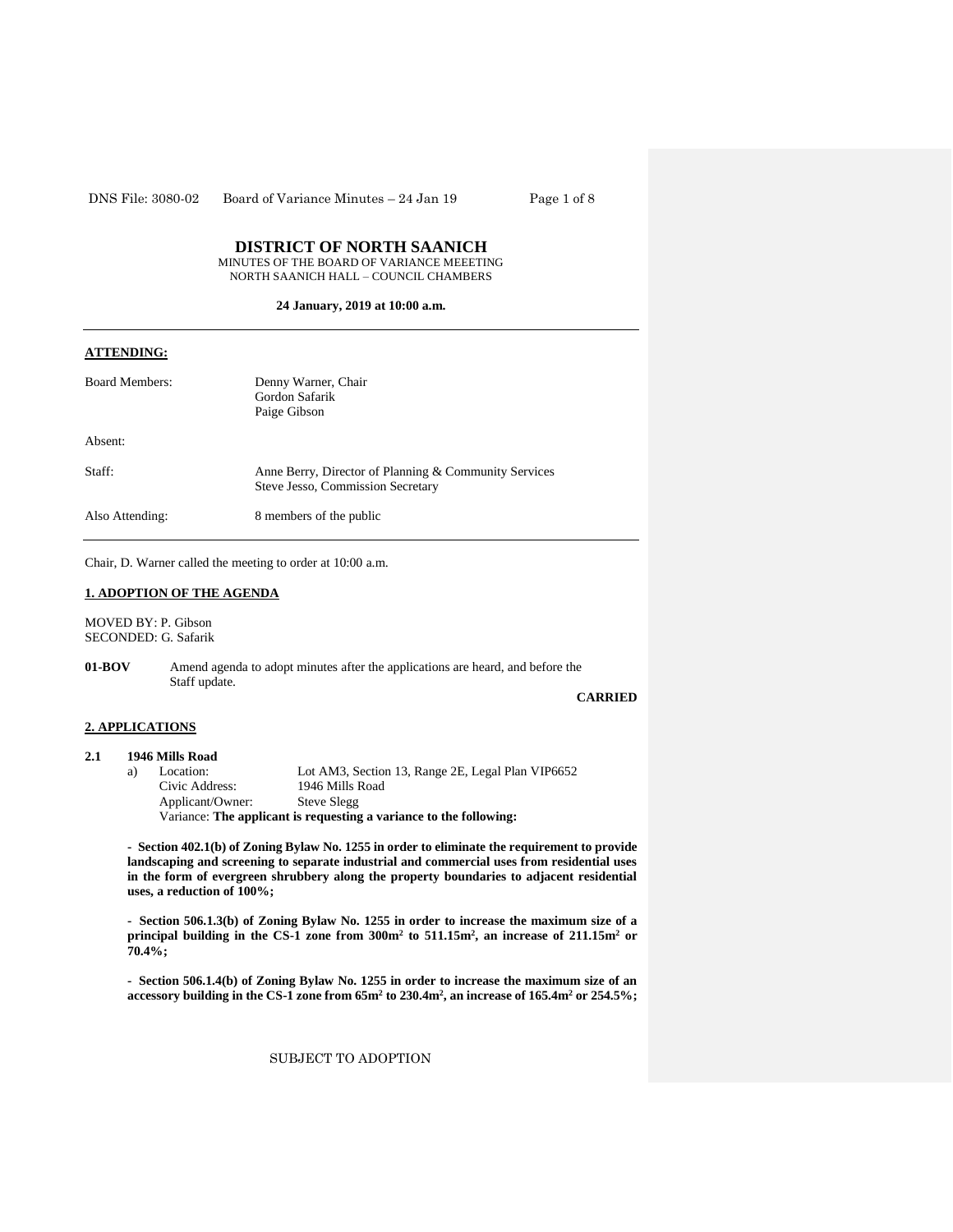DNS File: 3080-02 Board of Variance Minutes – 24 Jan 19 Page 2 of 8

**- Section 506.1.4(c) of Zoning Bylaw No. 1255 in order to increase the maximum height of an accessory building in the CS-1 zone from 4.5m to 5.2m, an increase of 0.7m or 16%. Correspondence:** 

> Email from Sharon Sundher, 1920 Mills Rd, dated 11 Jan 2019 Email from Kimberly Philip, 10202 McDonald Park Road, dated 17 Jan 2019

Chair, D. Warner – Asked for discussion regarding the variance application.

Curtis Miles (10924 Inwood Road, North Saanich) took the podium and provided a background overview. He stated that the meeting today was a result of a retroactive building permit. He explained that the building has had modifications (without a permit) such as walls on the east side. He said that the abnormality exists in the position of the building with regard to the permit when it was constructed in 1993 as there was no requirement for building area. Regarding the accessory building, Mr. Miles gave a definition of a building and said that the containers are used as walls to support the roof. He noted that the District of North Saanich has recognized cases where containers have been used as building materials. He acknowledged the letter from a neighbour that described the noise from truck operation, citing that recreational vehicles do not make noise. He believes the matter of a visual barrier to be subjective.

Chair, D. Warner recused herself out of a conflict of interest and moved for Paige Gibson to be made the Acting Chair.

# **03-BOV**

MOVED BY: D. Warner SECONDED: G. Safarik

Paige Gibson to made the Acting Chair for this Board of Variance meeting.

Opposed: None

CARRIED

P. Gibson, Acting Chair asked for comments from the gallery.

Sharon Sundher (1920 Mills Road) took the podium. She stated that her property abuts the property requesting the variance, and that she is not there to speak on technical issues. Notes that living next to this property has changed, citing loud and constant noise, exhaust from trucks, and that the owners have allowed boundary trees to die. She described the cost of the expenses to maintain living trees and referenced the airport that had planted trees on boundaries to reduce the noise impact as an example, saying she would like the District of North Saanich to display a similar proactivity. She explained her property was purchased in 1967 and at the time was the neighbouring property was located in the ALR and changed in the early 90's.

G. Safarik said how he believes in the enjoyment of a property as it was zoned when it was originally purchased. Understands the points about containers however believes it to be a way around applying for a building permit by using them and therefore is not inclined not to agree on containers. Regarding main building, says he can see a point with enclosure but that an argument from someone in real estate that they did not know it would increase space is not sound.

P. Gibson, Acting Chair stated the variance on landscaping to be a nonstarter especially in areas with commercial properties abutting residential. She was not willing to grant that variance. Regarding the accessory building, she clarifies that the board deals with size/dimensions. Discussing the bylaw on long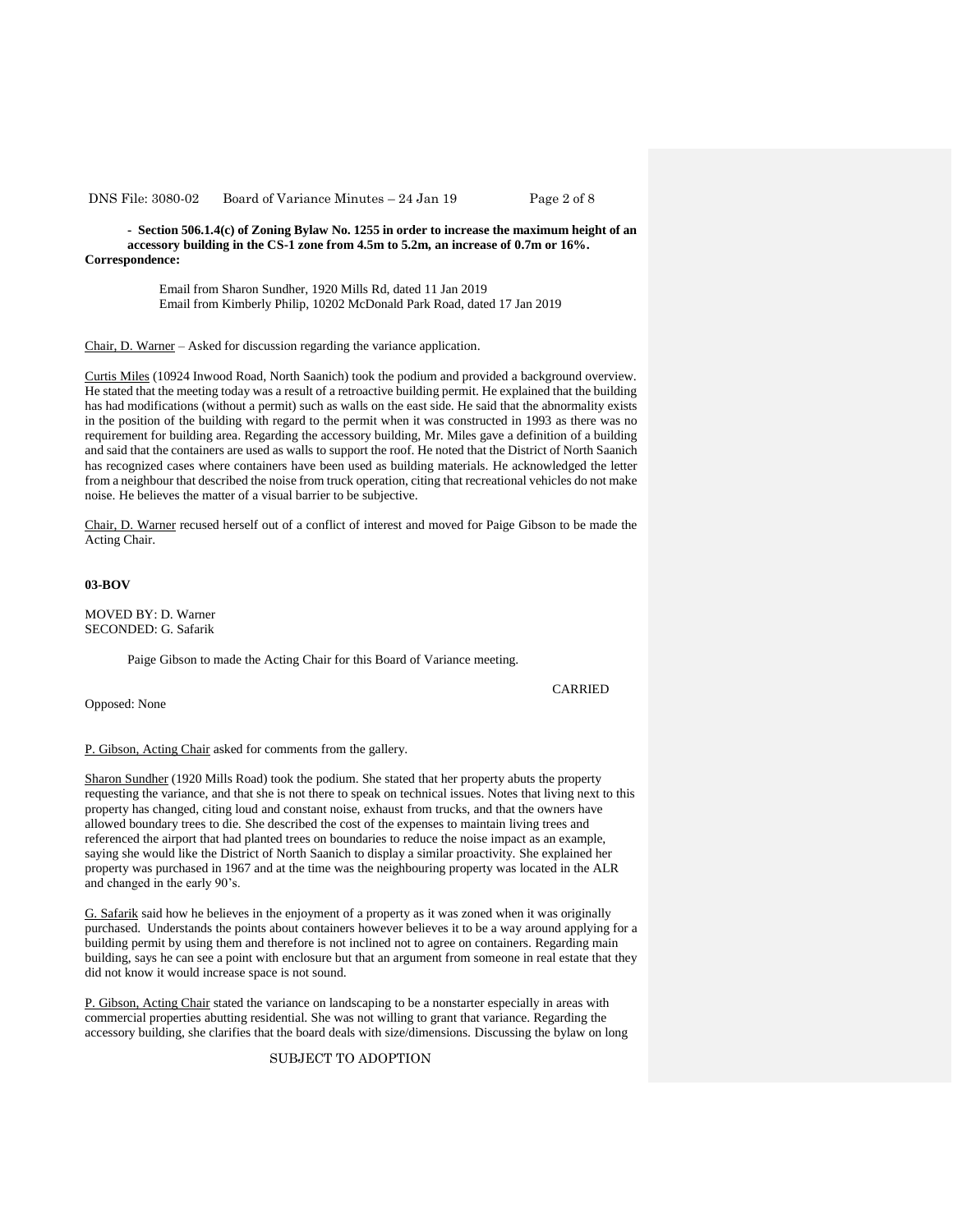DNS File: 3080-02 Board of Variance Minutes – 24 Jan 19 Page 3 of 8

term storage for shipping containers, she advises that the Board cannot do anything about using something that is not intended for building material and recommends Mr. Miles speak to DNS Staff.

Mr. Miles noted a minor discrepancy with the amount of variance percent requested.

P. Gibson stated that ignorance of or disregard of bylaws in effect is not a hardship, and that the variances would defeat the intent of bylaws. After seeing the building during the site visit she was not willing to accept ignorance of the Bylaws.

#### **04-BOV**

MOVED BY: G. Safarik SECONDED: P. Gibson

> The application to vary Section 402.1(b) of Zoning Bylaw No. 1255 in order to eliminate the requirement to provide landscaping and screening to separate industrial and commercial uses from residential uses in the form of evergreen shrubbery along the property boundaries to adjacent residential uses, a reduction of 100% be denied.

Opposed: None

G. Safarik moved that the second variance be granted. Gibson did not second, and stated that a motion without a seconder must fail. Both Board members discussed the outcome amongst themselves before agreeing to return to this particular variance discussion later in the meeting.

### **05-BOV**

MOVED BY: G. Safarik SECONDED: None

> The application to vary Section 506.1.3(b) of Zoning Bylaw No. 1255 in order to increase the maximum size of a principal building in the CS-1 zone from  $300m^2$  to  $511.15m^2$ , an increase of 211.15m<sup>2</sup> or 70.4%, failed to have a seconder and the variance is denied.

> > MOTION FAILS

Opposed: None

### **06-BOV**

MOVED BY: G. Safarik SECONDED: P. Gibson

The applications to vary:

Section 506.1.4(b) of Zoning Bylaw No. 1255 in order to increase the maximum size of an accessory building in the CS-1 zone from  $65m^2$  to  $230.4m^2$ , an increase of  $165.4m^2$  or  $254.5\%$ ;

Section 506.1.4(c) of Zoning Bylaw No. 1255 in order to increase the maximum height of an accessory building in the CS-1 zone from 4.5m to 5.2m, an increase of 0.7m or 16%, both be denied.

Opposed: None

CARRIED

SUBJECT TO ADOPTION

### CARRIED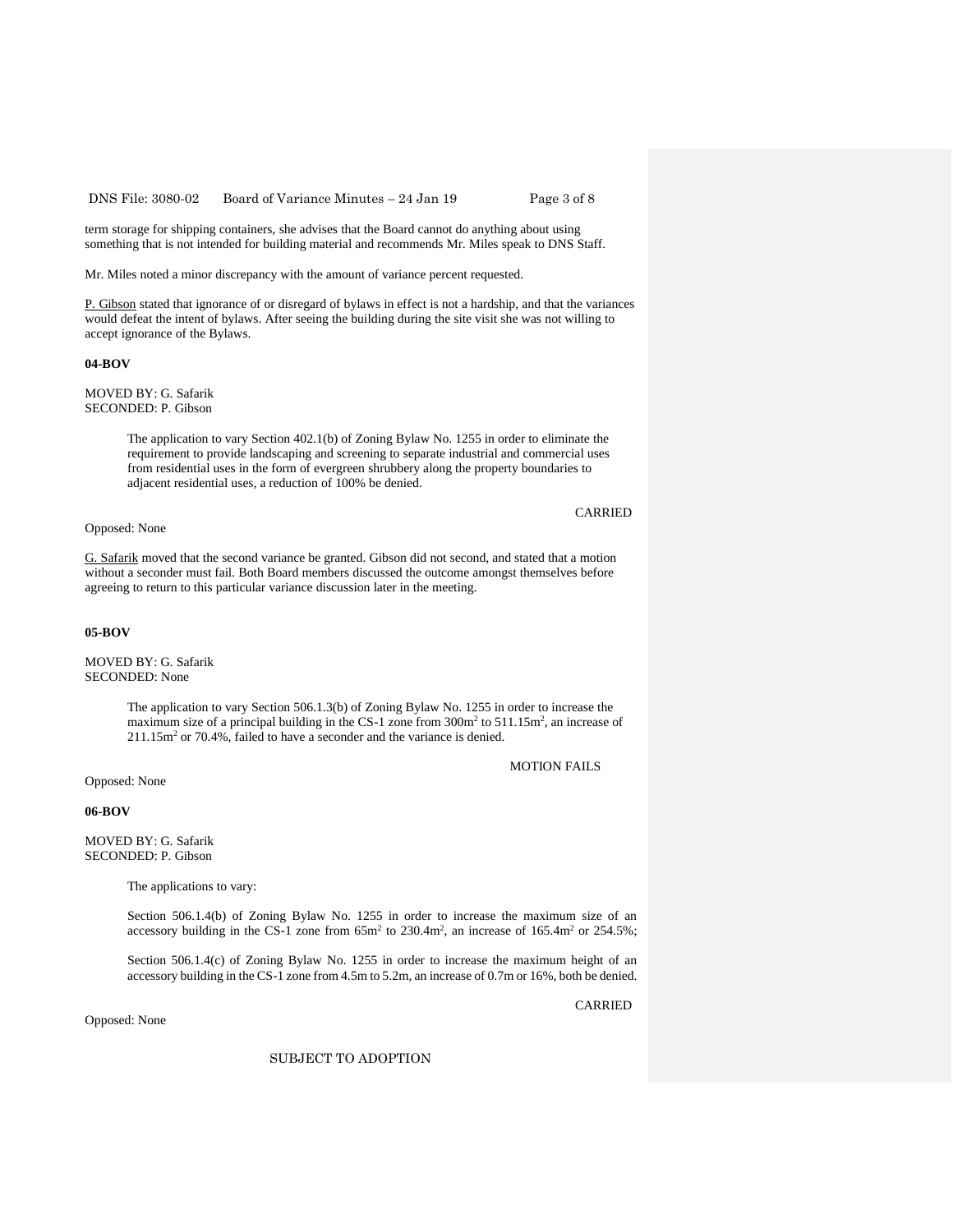DNS File: 3080-02 Board of Variance Minutes – 24 Jan 19 Page 4 of 8

P. Gibson requested that Mr. Miles remain after the other applications have been heard to discuss the matter further.

# **2.2 11175 Woodpecker Place**

| a)                                                                                 |  | Location:        | Lot B, Section 21, Range 2E, VIP2374 |  |
|------------------------------------------------------------------------------------|--|------------------|--------------------------------------|--|
|                                                                                    |  | Civic Address:   | 11175 Woodpecker Place               |  |
|                                                                                    |  | Applicant/Owner: | Tony Longman                         |  |
| Variance: The applicant is requesting a variance to Sec 204.1.3(b) of Zoning Bylaw |  |                  |                                      |  |
| 1255 in order to increase the maximum permitted size of a guest cottage from       |  |                  |                                      |  |
| $92m2$ to 104.61m <sup>2</sup> , an increase of 12.61m <sup>2</sup> or 13.7%.      |  |                  |                                      |  |
|                                                                                    |  |                  |                                      |  |

**Correspondence:** None

Chair, D. Warner – Asked for discussion regarding the variance application.

Tony Longman (11175 Woodpecker Place) took the podium and identified himself as the property owner. He stated that he built the house in 1990, and that at that time the square footage was calculated by perimeter of the footprint and he was allowed to build accordingly. He compared this to the present regulations where the calculation is done by stories, giving a different result that's above the max square footage for guest cottage.

Chair, D. Warner asked for his hardship.

Mr. Longman explained that his hardship is that calculation is done differently now than it was back in 1990, and he is unable to conform with the current calculations

P. Gibson asked Mr. Longman to confirm that he initially had obtained approval for a phase development plan that has since lapsed; Mr. Longman confirmed that he had a phased development plan in 1990. P. Gibson asked if he was notified when the approval lapsed and Mr. Longman replied that he was not.

G. Safarik stated that he believes the original intentions to be good, that intent was to build a 2<sup>nd</sup> building, and that he was not notified of the change.

P. Gibson noted that the Board is not bound by precedent; though despite that, this was a unique case for a guest cottage and the lapse occurred without his knowledge which was a distinguishing factor.

# **07-BOV**

MOVED BY: P. Gibson SECONDED: G. Safarik

> The application to vary to Sec 204.1.3(b) of Zoning Bylaw 1255 in order to increase the maximum permitted size of a guest cottage from 92m2 to 104.61m2, an increase of 12.61m2 or 13.7%, be approved.

> > CARRIED

Opposed: None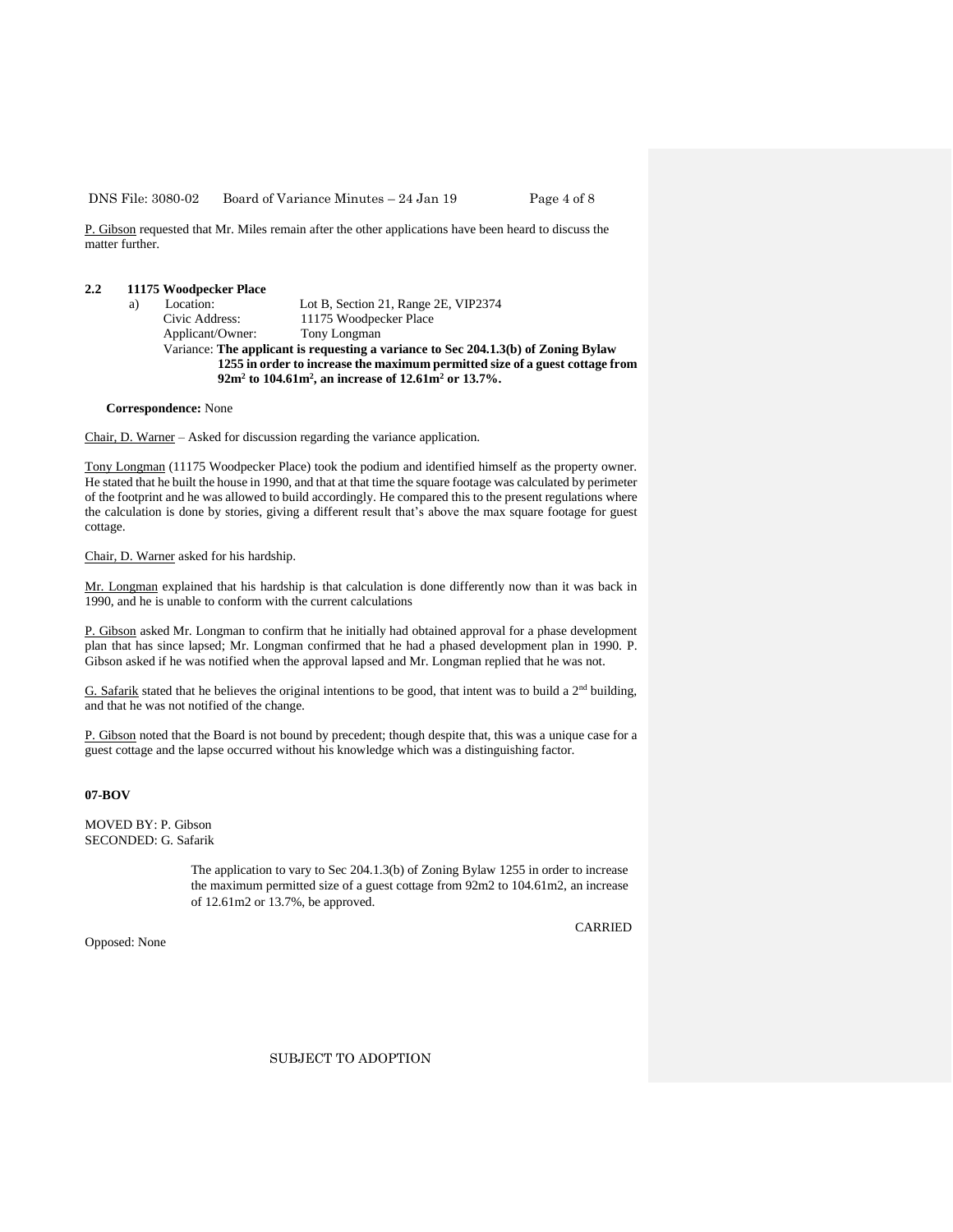#### DNS File: 3080-02 Board of Variance Minutes – 24 Jan 19 Page 5 of 8

# **2.3 11366 Chalet Road**

a) Location: Lot 5, Section 22, Range 3W, Legal Plan VIP 4735 Civic Address: 11366 Chalet Road<br>Applicant/Owner: Matt Law Applicant/Owner: Variance: **The applicant is requesting a variance to Section 502.2.4(d)(iii) of Zoning Bylaw No. 1255 in order to decrease the minimum required interior side setback for an accessory building in the Single Family Residential Zone 2 (R-2) from 3m to 1.5m, a decrease of 1.5m or 50%.**

#### **Correspondence**: None

Chair, D. Warner – Asked for discussion regarding the variance application.

Matthew Smith (1631 Madrona drive) stated the reason for the application which is a carport, describing his driveway, property and the lot. He discussed where they intend to have the carport and that it will not have a visual impact on nearby owners. He said that the hardship is the turning radius, and the current width and configuration of the driveway

P. Gibson asked to confirm the owner statement and asked if he has spoken with the nearby owners.

Mr. Smith affirmed that the owner has communicated with their neighbours.

Chair, D. Warner asked for comments from the gallery, and there were none.

G. Safarik moved to grant the variance.

Chair, D. Warner seconded.

# **08-BOV**

MOVED BY: G. Safarik SECONDED: D. Warner

> The application to vary Section 502.2.4(d)(iii) of Zoning Bylaw No. 1255 in order to decrease the minimum required interior side setback for an accessory building in the Single Family Residential Zone 2 (R-2) from 3m to 1.5m, a decrease of 1.5m or 50%, be approved.

Opposed: None

CARRIED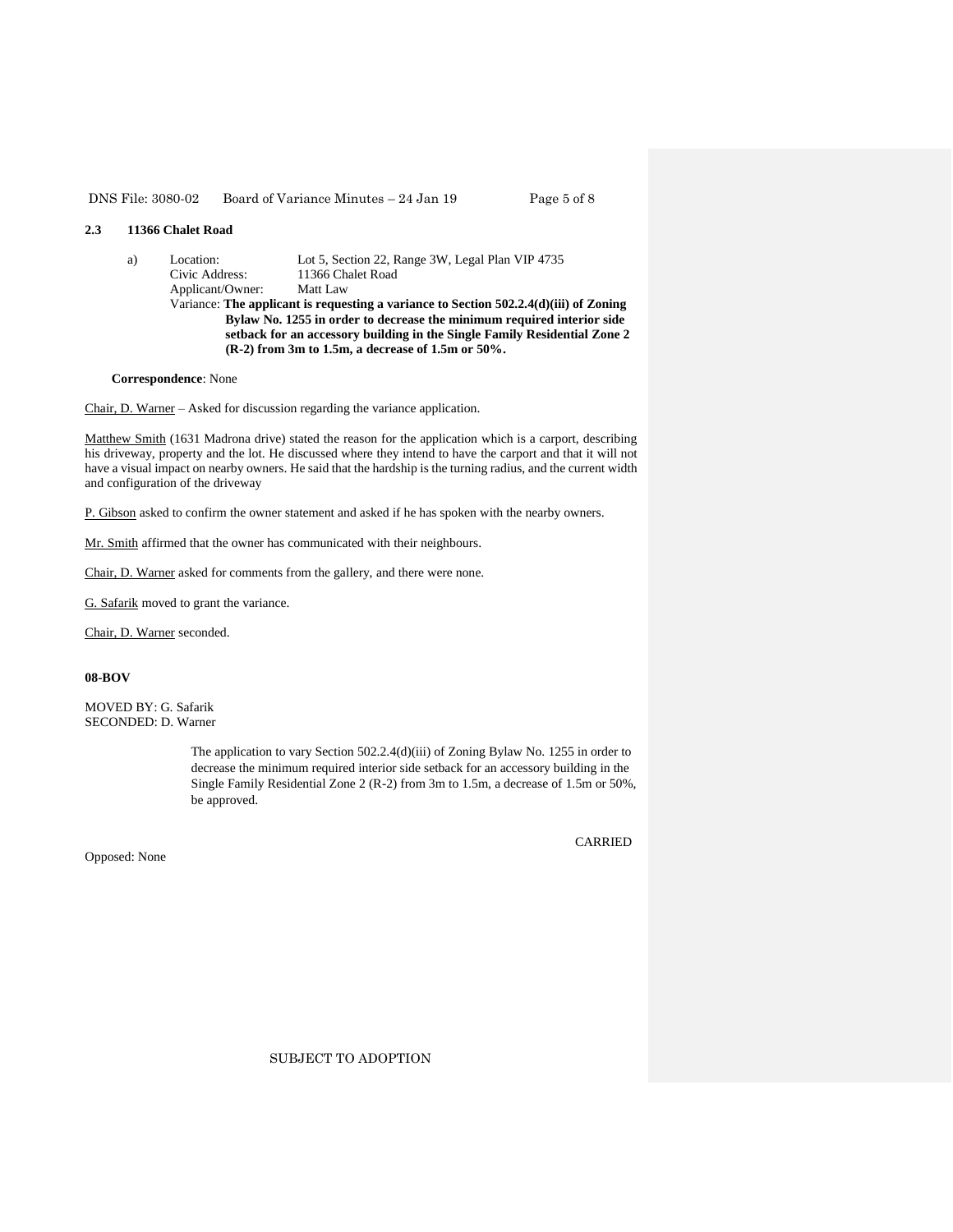#### DNS File: 3080-02 Board of Variance Minutes – 24 Jan 19 Page 6 of 8

# **2.4 11410 Chalet Road**

a) Location: Lot B, Section 22, Range 3W, Plan 37220 Civic Address: 11410 Chalet Road<br>Applicant/Owner: Michael Moody Applicant/Owner: Variance: **The applicant is requesting a variance to Section 110.3 of Zoning Bylaw No. 1255 in order to decrease the minimum required setback from the natural boundary of the marine shoreline from 15m to 7.169m, a decrease of 7.831m or 52%, as well as a variance of Section 502.2.3(d)(ii) of Zoning Bylaw No. 1255 in order to decrease the minimum required rear setback for a principal building in an R-2 zone from 7.6m to 7.169m, a decrease of 0.431m or 6%**

**Correspondence**: Email from Frank & Gloria Paper, 11424 Chalet Road, dated 08 Jan 19

# Chair, D. Warner asked for discussion regarding the variance application.

Michael Moody (110-909 Vancouver St, Victoria) took the podium He explained that his variance is to build within the setback, and described house location, as well as the work done including the environmental consultant and arborist. He discussed the importance of accessibility for his clients. He stated that given the steep slope of the property, it was the most logical place to place the house and that moving things around causes disruption to the nearby land.

Chair, D. Warner asked the Board for comments.

P. Gibson said that she accepts the hardship, and had reservation that the siting of the house was so far into the waterfront setback stands to affect the use and enjoyment of properties with neighbours, specifically for the owners at 11424 Chalet Road though noted the letters of support for the application from the owners of the property.

Chair, D. Warner asks for comments from gallery; there were none.

#### **09-BOV**

MOVED BY: P. Gibson SECONDED: G. Safarik

> The application to vary Section 110.3 of Zoning Bylaw No. 1255 in order to decrease the minimum required setback from the natural boundary of the marine shoreline from 15m to 7.169m, a decrease of 7.831m or 52%, as well as a variance of Section 502.2.3(d)(ii) of Zoning Bylaw No. 1255 in order to decrease the minimum required rear setback for a principal building in an R-2 zone from 7.6m to 7.169m, a decrease of 0.431m or 6% be approved.

> > CARRIED

Opposed: None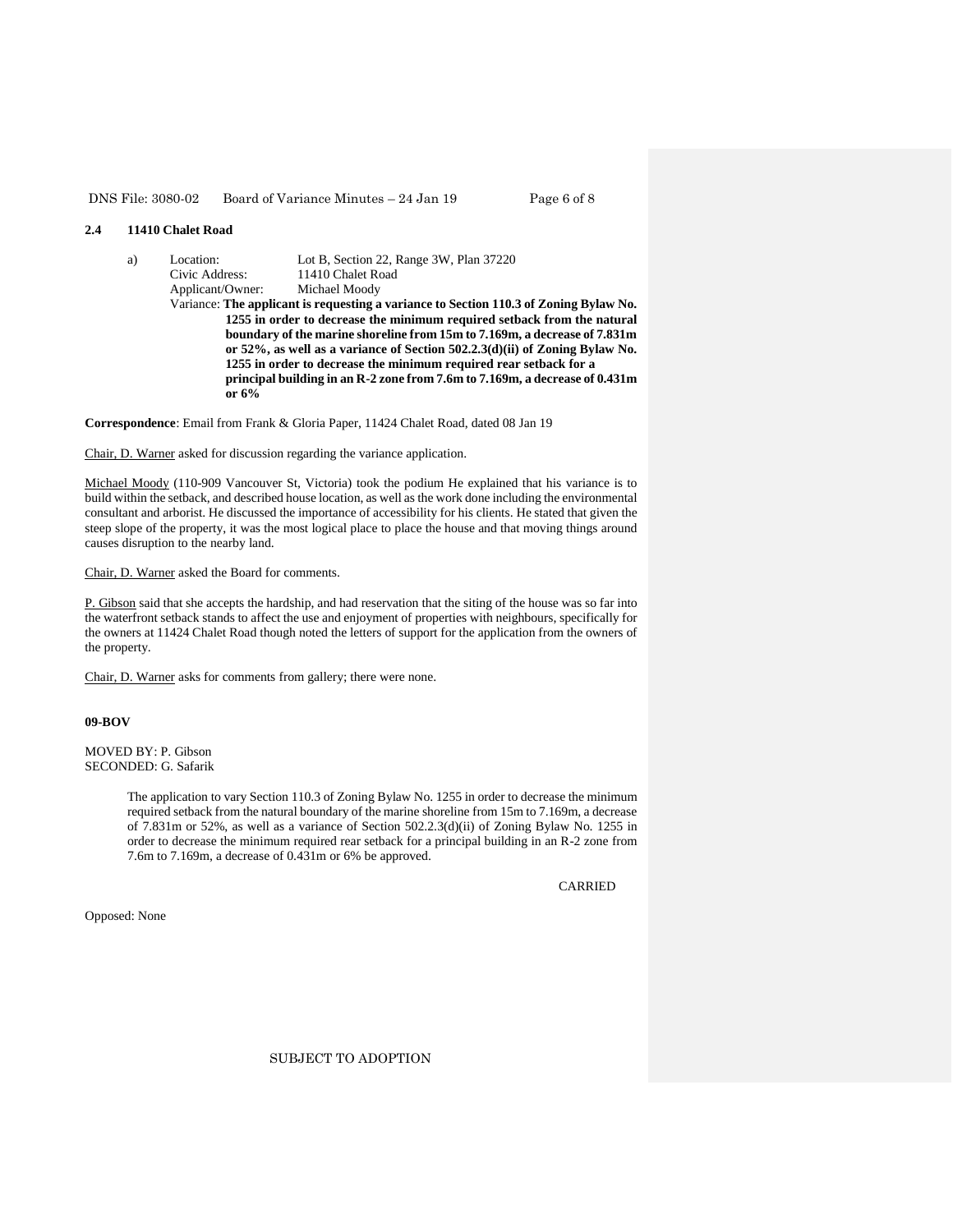#### DNS File: 3080-02 Board of Variance Minutes – 24 Jan 19 Page 7 of 8

### **2.5 10966 Setchell Road**

a) Location: Lot A, Section 19, Range 3W, Legal Plan EPP 86030 Civic Address: 10966 Setchell Road<br>Applicant/Owner: Daniel Boot Applicant/Owner: Variance: **The applicant is requesting a variance to Section 502.2.4(d)(i) in order to decrease the minimum permitted front yard setback for an accessory building in the R-2 zone from 7.6m to 6.1m, a decrease of 1.5m or 19.7%, as well as a variance of Sec 502.2.4(c)(iii) in order to decrease the minimum permitted interior side yard setback for an accessory building in the R-2 zone from 3m to 1.5m, a decrease of 1.5m or 50%.**

**Correspondence**: None

Chair, D. Warner – Asked for discussion regarding the variance application.

Daniel Boot (10973 Madrona Drive) took the podium, representing the client/owner who was in attendance in the gallery. He referenced the support from neighbours as he spoke to the hardship for his client, as he noted the slope of the driveway and that the present carport is subject to flooding. He pointed out that by relaxing the setback, a carport would be able to be moved up the slope further.

Chair, D. Warner asked staff regarding having the letters of support.

Commission Secretary responded that five total letters were received but none for this particular application, and that none were located during an email search.

G. Safarik did not have any problem with the height/elevation difference, and accepted the hardship and the support from neighbours.

P. Gibson asked what the height will be upon completion. Mr. Boot replied that the slab elevation would raise about two feet. P. Gibson asked for clarification where the finished structure will be conforming despite moving up the slope and Mr. Boot confirmed that it would after discussing the grade adjustment.

P. Gibson stated that she preferred to table the application as nearby owners were not in town and could not get the notification letters. The Director of Planning advised that out of town notifications had been couriered.

# **10-BOV**

MOVED BY: G. Safarik SECONDED: P. Gibson

> The application to vary Section 502.2.4(d)(i) in order to decrease the minimum permitted front yard setback for an accessory building in the R-2 zone from 7.6m to 6.1m, a decrease of 1.5m or 19.7%, as well as a variance of Sec 502.2.4(c)(iii) in order to decrease the minimum permitted interior side yard setback for an accessory building in the R-2 zone from 3m to 1.5m, a decrease of 1.5m or 50%.

> > CARRIED

Opposed: None